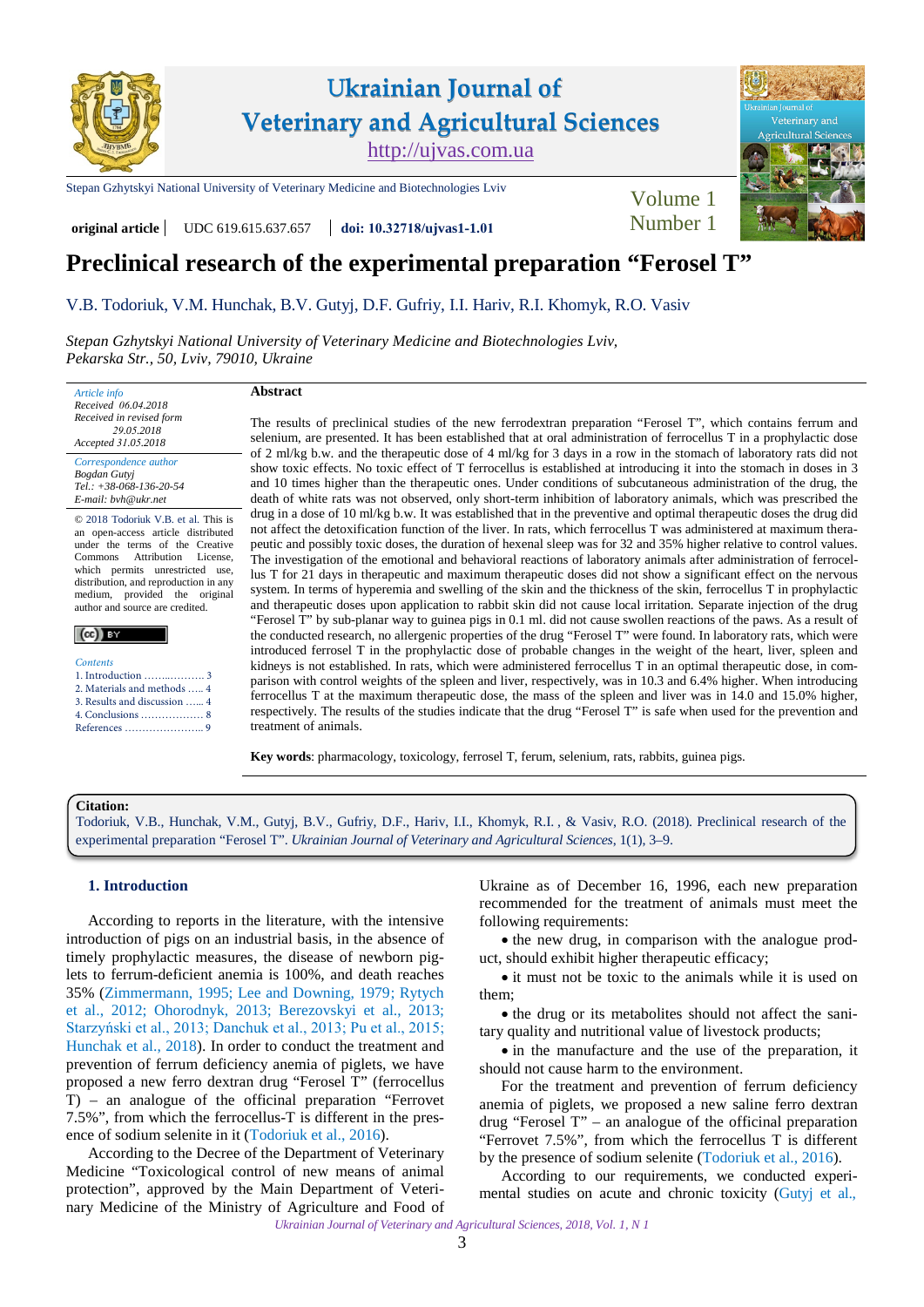<span id="page-1-0"></span>[2017](#page-6-0); [2018](#page-6-0)), pharmacological action and pharmacotherapeutic efficacy of ferrocellus T at spontaneous ferrum deficiency anemia of piglets.

Taking into account the fact that the toxicity of the components of the drug Ferosel T, in particular Ferrum and Selenium, is already known and published in the literature (Gutyj [et al., 2016](#page-6-0); [Khariv et al., 2016](#page-6-0); [Martyshuk et al.,](#page-6-0) [2016;](#page-6-0) [Khariv et al., 2017](#page-6-0); [Sobolev et al., 2018\)](#page-6-0), we investigated the acute and chronic toxicity of Ferosel T as a whole, for oral and parenteral administration, and studied its effect on the detoxification function of the liver.

#### **2. Materials and methods**

Experiments on the determination of acute toxicity of ferrocellus T were performed on 50 laboratory rats (males and females) weighing 270–320 g. While using oral administration, the experiments were performed on 25 laboratory white rats, which were divided into 5 groups of 5 head in each. Ferrocellus T was injected to the experimental rats daily, 3 days in a row, with a metal probe through the mouth in prophylactic, therapeutic, maximal therapeutic and possibly toxic doses (Table 1). Rats of the control group (5 animals) were injected daily, during 3 days in a row, 15 ml/kg of isotonic sodium chloride solution into the stomach.

The experiments to determine the acute toxicity of ferrocellus T for parenteral administration were performed on 25 laboratory white rats, which were divided into 5 groups of 5 animals in each. Rats subcutaneously, daily for 3 consecutive days, were introduced ferrocellus T in the prophylactic, therapeutic, maximal therapeutic and possibly toxic doses.

The observation of laboratory animals were conducted for 7 days after the introduction of the drug. In the first day of the experiment, the animals were under constant surveillance. The following indicators were taken into account: general condition, appearance, intensity and character of mobile activity, coordination of movements, peculiarities of animal behavior, presence of a convulsions, reaction to external stimuli (tactile, sound, light), state of hair cover and visible mucous membranes, relation to forage, rhythm, frequency of breathing, time of occurrence and character of intoxication, its severity, course, time of death of animals or their recovery.

The influence of ferrocellus T on the detoxification function of the liver was studied in 20 white rats (males and females) weighing 270–320 g. The rats were divided into 4 groups (5 in each):

Rats of the first group (control) subcutaneously were injected isotonic sodium chloride solution in a dose of 6 ml/kg b.w.;

Rats of the second group  $(D_1)$  subcutaneously were injected ferrocellus T in the prophylactic dose  $-1$  ml/kg b.w. (75 mg/kg of ferrum, 0.3 mg/kg of selenium);

Rats of the third group  $(D_2)$  subcutaneously were injected ferrocellus T at a therapeutic dose of 2 ml/kg b.w. (150 mg/kg of ferrum, 0.6 mg/kg of selenium);

Fourth group rats (D3) subcutaneously were injected ferrocellus T at the maximum therapeutic dose of 6 ml/kg b.w. (450 mg/kg of ferrum, 1.8 mg/kg of selenium).

At 31st day since the start of the drug administration on 5 white rats from each group, the definition of the detoxifying function of the liver was determined using a hexenal test ([Rozin, 1964\)](#page-6-0). The laboratory animals received intraperitoneally 1% solution of hexenal in a dose of 45 mg/kg for this

purpose. Then the average sleep time was recorded from the moment when the animal took a side position for sleep.

The irritant effect of ferrocellus T on the skin was studied on 12 rabbits. The skin was shaved equal 6  $cm<sup>2</sup>$  on the backs of animals and degreased with ethyl alcohol. Gauze tampon was rubbed in ferrocellus T in the skin using such doses: prophylactic  $-1$  ml/kg b.w. (first group), therapeutic optimal  $-2$  ml/kg (second group), therapeutic maximum  $-6$ ml/kg (third group). Rats of the control group were rubbed in the isotonic sodium chloride solution at a dose of 6 ml/kg. After 6, 24 and 48 hours after application of ferrocellus T, the irritating effect of the presence (absence) hyperemia and edema of the skin and skin fold thickness were determined, which is measured by a micrometer. Pain reaction of animals to the drug was determined by palpation of the place of application of "Ferosel" T.

Experiments on the study of allergenic properties of ferrocellus T were carried out on guinea pigs weighing 500– 560 g. Due to the lack of irritant effect of the ferrocellus T, the testing of allergenic properties was performed by detecting itching and edema in the animals sensitized with this drug.

Guinea pigs  $(n = 6)$  were twice injected into a conjunctival sac of  $0.05$  ml of "Ferosel" T. Control animals  $(n = 6)$ were injected with a sterile isotonic sodium chloride solution. 12 hours later. Repeatedly in a conjunctival sac, 0.05 ml of "Ferosel T" (test), isotonic sodium chloride solution (control) was cemented.

The irritant effect of the ferrocellus T on the mucous membrane of the eye was studied on 3 rabbits. In a conjunctival sac of the left eye, using the pipette animals were dipped in 2 drops of the drug. To control the right eye, animals were dipped in 2 drops of isotonic sodium chloride solution. The animal was fixed, the angle of the conjugate bag was pulled out and the tear-nasal duct was pressed over the finger for 1 minute. The irritant effect of ferrocellus T was determined by the presence (absence) of hyperemia of the conjunctiva, by the injection of blood vessels, by the state of sclera, cornea, and eyelids.

#### **3. Results and discussion**

*Setting parameters of acute drug* toxicity. Acute toxicity is a harmful effect of a drug that occurs after its single or repeated administration in short (at least 4 hours) intervals during the day.

During the study of acute toxicity of the drug "Ferosel T" it was necessary:

- to establish toxic doses or side effects of the drug for a single oral and parenteral administration in the prophylactic, therapeutic, maximum therapeutic, possibly toxic doses (Fig. 1);

- to investigate the effect of the newly developed drug at the indicated doses on the detoxification function of the liver by the method of "hexenal test".

Parameters of acute toxicity of ferrocellus T for introduction into the stomach of white rats are given in Table. 1.

Clinical observations of experimental and control rats were carried out for 7 consecutive days. During the trial period, clinical signs of toxic effects of the ferrocellus T in the doses studied by us have not been established in animals. The general condition of experimental animals was the same as in the control animals. Forage and water consumption were within normal limits. The faeces were without devia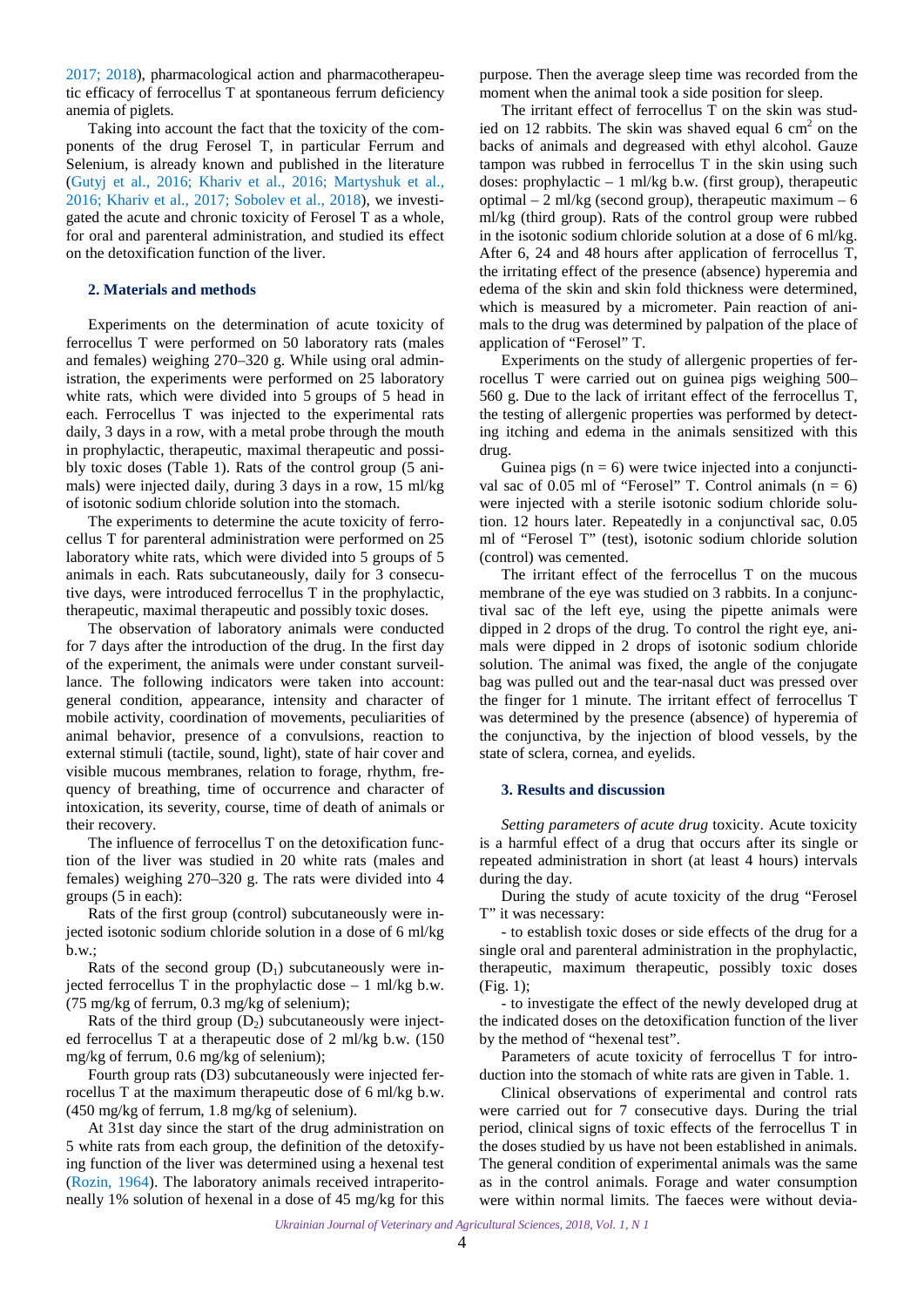tions from the normal consistency and smell. The reaction of animals to sound and tactile stimuli is adequate. There was no death of animals.

At day 7 of the experiment, the animals were decapitated at a light etheric anesthetic. At the section of the visible changes in the internal organs was not observed. Thus, the drug "Ferosel T" in prophylactic and therapeutic doses and in a dose of 3 times greater than the therapeutic, for oral administration to laboratory rats for 3 consecutive days did not show toxic effects.



**Fig. 1.** The research to determine the acute toxicity

### **Table 1**

Indicators of the preparation "Ferosel T" toxicity at the administration to stomach of white rats

| Amount of animals in a<br>Group of |       | Preparation dose, ml/kg | Amount of dead animals |        |                       |  |
|------------------------------------|-------|-------------------------|------------------------|--------|-----------------------|--|
| animals                            | group |                         | total                  | in $%$ | Average time of death |  |
|                                    |       |                         |                        |        |                       |  |
|                                    |       |                         |                        |        |                       |  |
| $D_2$                              |       |                         |                        |        |                       |  |
| $D_3$                              |       | 12                      |                        |        |                       |  |
| D.                                 |       | 20                      |                        |        |                       |  |

The next stage of the study was to determine the acute toxicity of ferrocellus T for parenteral administration to laboratory rats (Table 2).

It has been established that after subcutaneous administration in prophylactic and therapeutic doses, even at a dose that is in 3 times higher than the therapeutic, ferrocellus T did not show toxic effects on laboratory rats. The general condition, food intake and reaction to external stimuli in experimental animals were the same as in the control animals.

At day 7 of the experiment, the animals were decapitated using a slight etheric anesthesia. At the intersection of visible pathoanatomical changes in internal organs was not observed. In the injection site of the ferrocellus T the coloring of the hypodermic tissue was light brown in color due to the presence of residual amounts of dextran that was not completely adsorbed.

Under conditions of subcutaneous administration, no death of white rats was observed, only the short-term inhibition of laboratory animals was observed, which was prescribed the preparation in a dose of 10 ml/kg bodyweight, which is due to the introduction into the body of a large amount of the drug, and in particular sodium selenite (Table 2).

Thus, in prophylactic, therapeutic doses and possibly toxic for a single dose subcutaneous injection for 3 consecutive days, ferrocellus T did not cause toxic effects on laboratory rats.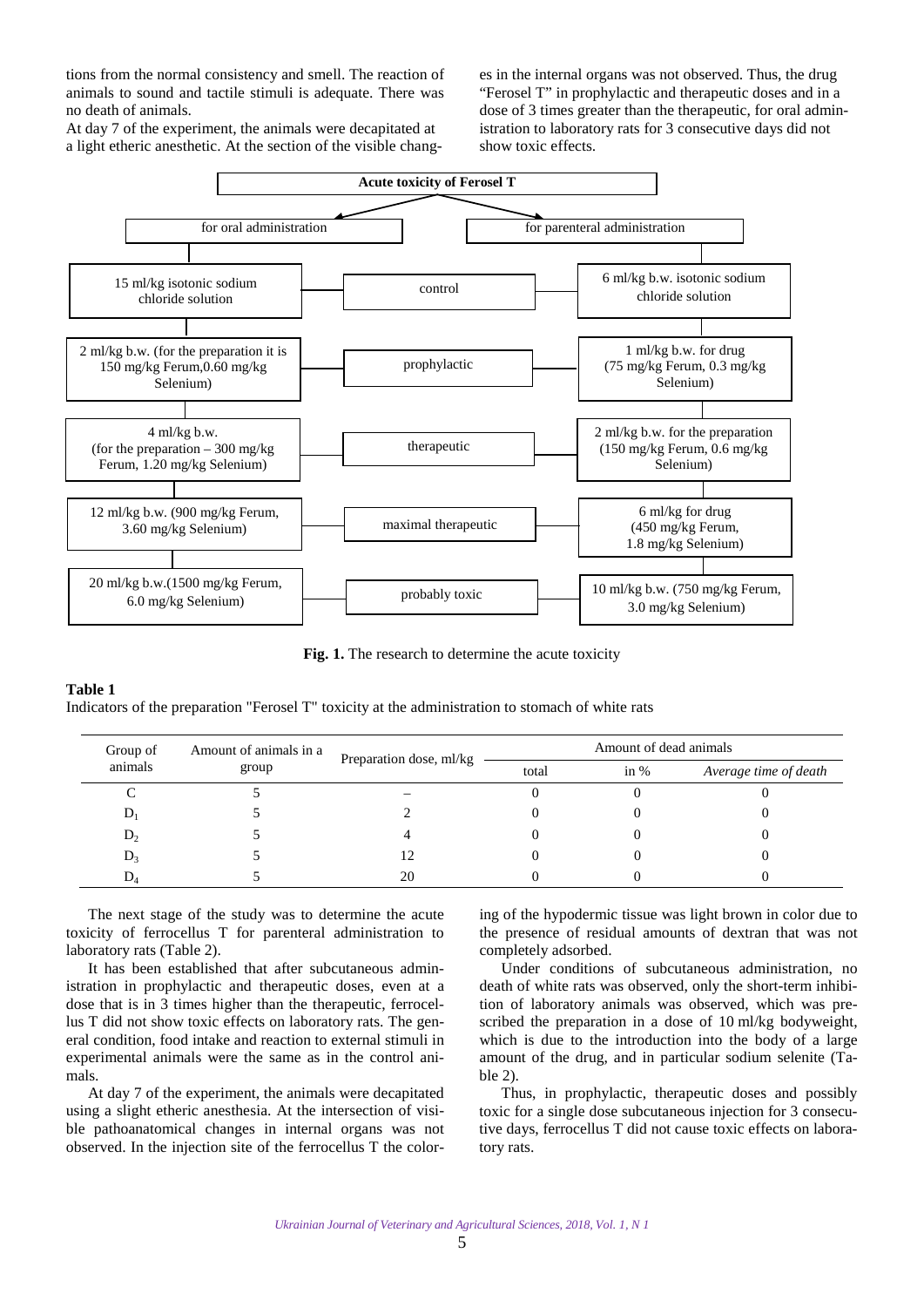**Table 2**  Indicators of the toxicity of the preparation "Ferosel T" at the subcutaneous injection to white rats

| Group of | Amount of animals in a | Preparation dose, ml/kg |       | Amount of dead animals |                       |
|----------|------------------------|-------------------------|-------|------------------------|-----------------------|
| animals  | group                  |                         | total | in $%$                 | Average time of death |
|          |                        |                         |       |                        |                       |
|          |                        |                         |       |                        |                       |
| υ,       |                        |                         |       |                        |                       |
|          |                        |                         |       |                        |                       |
|          |                        |                         |       |                        |                       |

*Influence of "Ferosel T" on the detoxification function of the liver.* The liver plays an important role in many types of metabolism, protein synthesis, performs detoxification and excretory functions. By disposing of toxic substances, liver cells become the target of their action [\(Gutyj et al.,](#page-6-0) [2017; Kryshtalska et al., 2017\)](#page-6-0).

The influence of the ferrodextran preparations on the antitoxic function of the liver was studied by hexenal test. The basis of this method is the ability of various chemicals to influence the duration of hexenal sleep in laboratory animals, and as it is known, hexenal is completely metabolized in the liver.

#### **Table 3**

The length of the hexenal sleep in white rats after administration of Ferosel T ( $M \pm m$ ; n = 5)

| Group of<br>animals | Ferosel T<br>(dose) | Dose Fe<br>(mg/kg) | Dose Se<br>(mg/kg) | Length of sleep (min) for: |
|---------------------|---------------------|--------------------|--------------------|----------------------------|
|                     | Control             | -                  |                    | $27.6 \pm 1.5$             |
| $D_1$               | Prophylactic        | 75                 | 0.3                | $28.2 \pm 1.3$             |
| $D_{2}$             | Therapeutic optimal | 150                | 0.6                | $27.8 \pm 1.5$             |
| $D_3$               | Therapeutic maximal | 450                | 1.8                | $36.4 + 1.4*$              |
| D,                  | Possible toxic      | 750                | 3.0                | $37.2 \pm 1.3**$           |

*Note:* degree of probability:  $* - P < 0.05$ ;  $** - P < 0.01$ .

After the introduction of ferrocellus T at the indicated doses in the control and experimental groups, caused the pharmacological sleep by hypodermic hexenal injection at a dose of 60 mg/kg b.w.

It is known that the duration of hexenal sleep in animals depends on the ability of the microsomal liver enzymes to neutralize hexenal by means of glucuronization. Usually in clinically healthy rats, at a normal functional state of the liver, the sleep lasts 25–30 minutes.

The length of the animal's sleep was deducted from the moment they were taken by the side position to the first attempts to change it, and expressed in minutes.

It was found that after subcutaneous administration of ferrocellus T, hexenal sleep in control and experimental rats (C, D<sub>1</sub>, D<sub>2</sub>) lasted from  $27.6 \pm 1.5$  to  $28.2 \pm 1.3$  min. Consequently, in the prophylactic and optimal therapeutic doses, the drug did not affect the detoxification function of the liver.

In rats of  $D_3$  and  $D_4$  groups, which were administered the ferrocellus T at maximum therapeutic and possibly toxic doses, the duration of hexenal sleep was in 32 and 35% higher relative to control values. We believe that a longer sleep was a consequence of the toxic effects of sodium selenite on the liver. Selenium has a hepatotropic effect.

*Determination of chronic toxicity of a ferrocellus T.* The purpose of determining the chronic toxicity of a ferrocellus T is to detect the harmful effects of the drug in cases of its long-term administration into the body of experimental animals. In this case, it matters the detection of the most sensitive of its organs and systems, and the establishment of inverse recovery of functions against the background of the drug being studied.

After repeated administration, the drug may be irritant or cause allergic reactions, alter the functional state of the reproductive organs, affect the embryonic development of the fetus in the womb or show teratogenic or carcinogenic effects.

The toxicity of the ferrocellus T was studied according to the irritant action (skin and conjugate samples), the allergic action (skin application method), and the coefficients of the mass of the internal organs for long-term administration of the drug were determined.

During the period of research on the determination of chronic toxicity of ferrocellus T, no probable changes in the behavior of experimental animals were observed (Table 4).

The appetite of all experimental and control group of rats was satisfactory. In animals that were fed with ferrocellus T at a dose of 10 ml/kg for 21 days, motor activity decreased. Investigation of the emotional and behavioral reactions of laboratory animals after administration of ferrocellus T for 21 days in therapeutic and maximum therapeutic doses did not show a significant effect on the nervous system.

Under these conditions, a tendency towards inhibition was observed in animals receiving ferrocellus T in a dose of 10 ml/kg, characterized by a decrease in motor activity (number of crossed squares), examination (number of standing poses), boobyme (number of washings). At the same time, the orientative-experimental (number of sniffs and glances) and emotional (number of defecations) reaction did not differ from that of all experimental groups  $(D_1, D_2, D_3)$ and  $D_4$ ) and control group.

The clinical status of animals in the experimental and control groups in the course of the experiment remained within the limits of the physiological norm.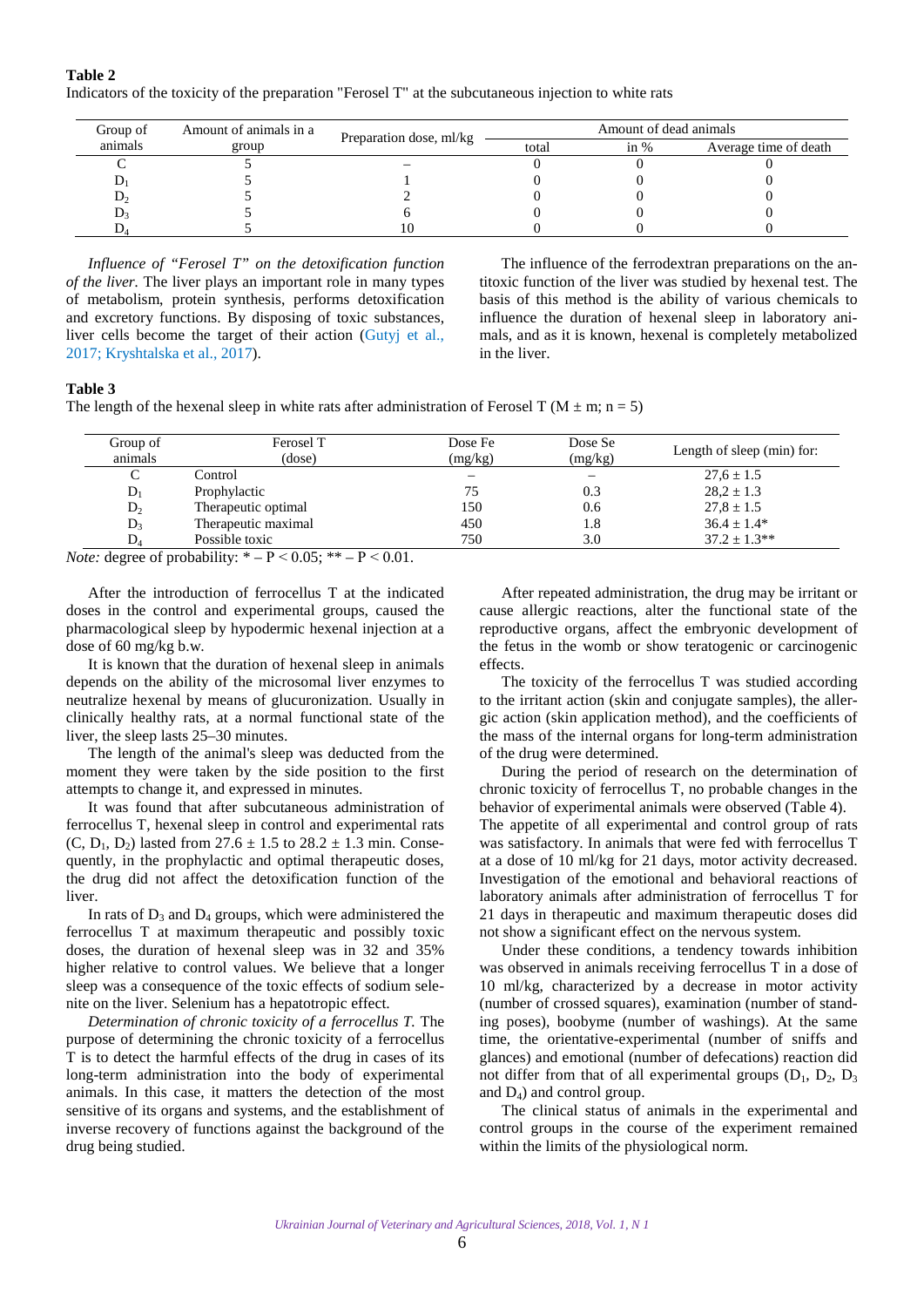## **Table 4**

Indicators of the physiological state and activity of laboratory rats for 21 daily introduction of the ferrocellus T  $(M \pm m; n = 10)$ 

| Group of<br>animals | Preparation in a dose                           | Appetite   | Behavioral reaction (number of<br>holes that the animal sniffed) | Vertical motor activity (number of<br>heights on the hind limbs) |
|---------------------|-------------------------------------------------|------------|------------------------------------------------------------------|------------------------------------------------------------------|
|                     | (isotonic sodium chloride)<br>solution 6 ml/kg) | Sufficient | The hole reflex is saved                                         | $10.20 + 0.51$                                                   |
| D                   | ml/kg                                           | Sufficient | The hole reflex is saved                                         | $10.65 + 0.50$                                                   |
| $D_2$               | $2 \text{ ml/kg}$                               | Sufficient | The hole reflex is saved                                         | $10.70 \pm 0.45$                                                 |
| $\mathbf{D}_3$      | $6 \text{ ml/kg}$                               | Sufficient | The hole reflex is saved                                         | $9.98 + 0.60$                                                    |
| D.                  | $10 \text{ ml/kg}$                              | Sufficient | The hole reflex is saved                                         | $9.57 \pm 0.62$                                                  |

## **Table 5**

Characteristics of the local irritant action of the drug "Ferosel T", with a single effect on the skin of the rabbits  $(M \pm m; n = 3)$ 

| Density of applica-<br>tion, $ml/cm2$ | Average mark of expressiveness |         |         |         |  |
|---------------------------------------|--------------------------------|---------|---------|---------|--|
|                                       | Group 1                        | Group 2 | Group 3 | Group 4 |  |
|                                       | swelling                       |         |         |         |  |
| 0.020                                 |                                | O       | ∩       | ∩       |  |
| 0.040                                 |                                |         |         |         |  |
| 0.060                                 |                                |         |         |         |  |
| 0.080                                 |                                |         |         |         |  |
| 0.100                                 |                                |         |         |         |  |
| 0.120                                 |                                |         |         |         |  |
|                                       | erythema                       |         |         |         |  |
| 0.020                                 |                                |         | U       | ∩       |  |
| 0.040                                 |                                |         |         |         |  |
| 0.060                                 |                                |         |         |         |  |
| 0.080                                 |                                |         |         |         |  |
| 0.100                                 |                                |         |         |         |  |
| 0.120                                 |                                |         |         |         |  |

Irritant effect of the drug "Ferosel T". It was established that the parameters of hyperemia and edema of the skin and the thickness of the skin folded ferrocellus T in prophylactic and therapeutic doses upon application to the rabbit skin did not cause local irritation (Table 5–6).

While studying the reaction of conjunctiva to ferrocellus T, after 30 min, 1, 3, 6, 12, 24 and 48 hours after instillation of the drug for the parameters we studied, the irritant effect of the ferrocellus T was not observed (Table 7).

Consequently, "Ferosel T" has no irritating properties when used externally.

Allergic properties of the drug "Ferosel T". Separate injection of "Ferosel T" subplanetary to guinea pigs  $(n = 6)$  in 0.1 ml did not induce swelling of the paws, which differs from the similar reaction to the administration of isotonic sodium chloride solution ( $n = 6$ ) (Table 8).

As a result of the conducted research, no allergenic properties of the drug "Ferosel T" were found.

The experiment showed a lack of reaction of the conjunctiva of sensitized and intact guinea pigs in 1 and 24 hours for instillation of the drug (Table 8).

### **Table 6**

The thickness of the skin folds of rabbits after application of the ferrocellus T ( $M \pm m$ ; n = 3)

| No | Group of animals                                                 | The thickness of the skin folds, mm |               |                 |  |
|----|------------------------------------------------------------------|-------------------------------------|---------------|-----------------|--|
|    | Ferosel-T (dose)                                                 | 6 hours                             | 24 hours      | 48 hours        |  |
|    | Control $(C)$ – 6 ml/kg b.w. (isotonic sodium chloride solution) | $2.04 + 0.03$                       | $2.06 + 0.05$ | $2.07 + 0.04$   |  |
|    | Prophylactic $(D_1)$ 1 ml/kg b.w.                                | $2.08 + 0.03$                       | $2.08 + 0.03$ | $2.07 + 0.05$   |  |
|    | Therapeutic optimal $(D_2)$ 2 ml/kg b.w.                         | $2.06 + 0.02$                       | $2.06 + 0.03$ | $2.05 + 0.04$   |  |
|    | Therapeutic maximal $(D_3)$ 6 ml/kg b.w.                         | $2.03 \pm 0.05$                     | $2.05 + 0.03$ | $2.06 + 0.04$   |  |
|    | Probable toxic $(D_4)$ 10 ml/kg b.w.                             | $2.05 \pm 0.04$                     | $2.07 + 0.03$ | $2.06 \pm 0.03$ |  |

## **Table 7**

Influence of Ferosel T on Conjunctivitis, Cornea and Eyelid of the Rabbit's Eye ( $M \pm m$ ; n = 3)

|                       | Rabbits of group $N_2$ 1 |                 | Rabbits of group $N_2$ 2 |                 | Rabbits of group $N_2$ 3 |                 |
|-----------------------|--------------------------|-----------------|--------------------------|-----------------|--------------------------|-----------------|
| Experiment time       | Evaluation<br>in points  | Irritant effect | Evaluation<br>in points  | Irritant effect | Evaluation<br>in points  | Irritant effect |
| Before administration | $\Omega$                 | Absent          | $\Omega$                 | Absent          | $\theta$                 | Absent          |
| After 30 min.         | $\Omega$                 | Absent          | $\theta$                 | Absent          | $\theta$                 | Absent          |
| After 1 hours         | $\Omega$                 | Absent          | $\theta$                 | Absent          | $\theta$                 | Absent          |
| After 3 hours         | $\Omega$                 | Absent          | $\theta$                 | Absent          | $\theta$                 | Absent          |
| After 6 hours         | $\Omega$                 | Absent          | $\Omega$                 | Absent          | $\theta$                 | Absent          |
| After 12 hours        | $\Omega$                 | Absent          | $\Omega$                 | Absent          | $\theta$                 | Absent          |
| After 24 hours        | $\Omega$                 | Absent          | $\theta$                 | Absent          | $\theta$                 | Absent          |
| After 48 hours        | $\Omega$                 | Absent          | $\theta$                 | Absent          | $\theta$                 | Absent          |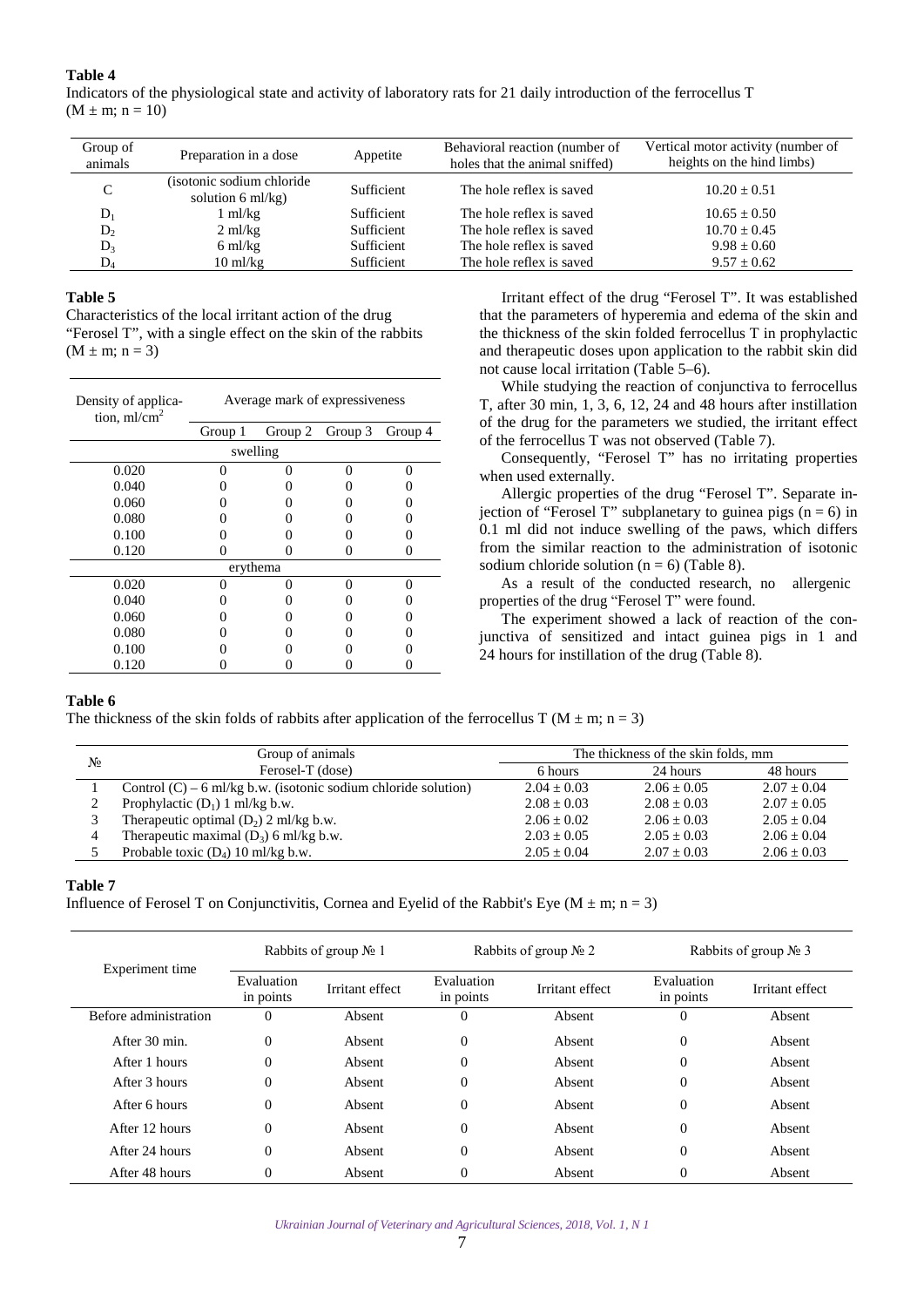#### <span id="page-5-0"></span>**Table 8**

Frequency of detection of hypersensitivity in guinea pigs after intradermal administration of ferrocellus T by conjunctival test and swelling  $(n = 6)$ 

|                                         | Conjunctival test |                      |                |  |  |
|-----------------------------------------|-------------------|----------------------|----------------|--|--|
| Groups                                  | $\mathbf{0}$      | After 1 hour         | After 24 hours |  |  |
| Ferosel T                               | 6/6               | 0/6                  | 0/6            |  |  |
| Isotonic solution of<br>sodium chloride | 6/6               | 0/6                  | 0/6            |  |  |
|                                         |                   | Swelling of the paws |                |  |  |
| Ferosel T                               | 0/6               | 6/6                  | 0/6            |  |  |
| Isotonic solution of<br>sodium chloride | 0/6               | 6/6                  | 0/6            |  |  |

*Influence of Ferosel T on the coefficients of mass of internal organs*. Experiments were performed on 25 laboratory rats weighing 270–320 g. Within 30 days, animals received ferrocellus T subcutaneously at intervals of 7 days (4 injections) at the following doses: prophylactic – 1 ml/kg b.w., therapeutic optimum – 2 ml/kg Therapeutic maximum – 6 ml/kg, possibly toxic – 10 ml/kg. Rats of the control group, at intervals of 7 days, subcutaneously were injected isotonic sodium chloride solution in a dose of 6 ml/kg.

During the animal experiment, clinical observations were performed. At the 30th day, the animals were decapitated using a light etheric anesthesia and the coefficients of the mass of the internal organs were determined (Table 9).

In laboratory rats, which received ferrocellus T in a prophylactic dose, in comparison with control probable changes in cardiac, liver, spleen, and kidney mass factors were not present.

In rats, which were administered ferrocellus T in an optimal therapeutic dose, in comparison with control weights of the spleen and liver, respectively, was in 10.3 and 6.4% higher. When administering ferrocellus T at the maximum therapeutic dose, the mass of the spleen and liver was in 14.0% and 15.0% higher respectively.

### **Table 9**

The coefficients of the mass of the internal organs of the laboratory rats after the introduction of the ferrocellus T  $(M \pm m; n = 5)$ 

| N <sub>2</sub> | Group of animals<br>Ferosel-T (dose) |                 | Mass of the internal organs $(g)$ |                   |               |  |  |
|----------------|--------------------------------------|-----------------|-----------------------------------|-------------------|---------------|--|--|
|                |                                      | Heart           | Spleen                            | Liver             | Kidneys       |  |  |
|                | Control $(C)$                        | $3.80 \pm 0.18$ | $3.30 + 0.15$                     | $30.20 + 1.0$     | $7.34 + 0.25$ |  |  |
| $\mathfrak{D}$ | Prophylactic $(D_1)$ 1 ml/kg         | $3.76 + 0.10$   | $3.35 + 0.13$                     | $30.15 + 1.1$     | $7.36 + 0.30$ |  |  |
|                | Therapeutic optimal $(D_2)$ 2 ml/kg  | $3.78 + 0.15$   | $3.64 + 0.10**$                   | $32.13 + 1.2$     | $7.32 + 0.20$ |  |  |
| $\overline{4}$ | Therapeutic maximal $(D_3)$ 6 ml/kg  | $3.76 + 0.11$   | $3.76 + 0.16*$                    | $34.75 + 1.0**$   | $7.28 + 0.22$ |  |  |
|                | Probable toxic $(D_4)$ 10 ml/kg      | $3.75 \pm 0.10$ | $3.81 \pm 0.12^*$                 | $35.14 \pm 1.1**$ | $7.21 + 0.21$ |  |  |

*Note:* The degree of probability in relation to control:  $* - P < 0.05$ ,  $* - P < 0.01$ .

The cardiac and kidney mass coefficients of the second and third group of rats did not indicate a probable difference with respect to control. We believe that after prolonged administration of "Ferosel T" to rats in therapeutic doses (optimal, maximal and possibly toxic), an increase in the mass of the liver and spleen occurred as a result of the strengthening of the functional state of these organs and the inflow of blood to them.

## **4. Conclusions**

At the oral administration of ferrocellus T in a prophylactic dose of 2 ml/kg b.w.(which is Ferrum  $-150$  mg/kg, Selenium – 0.6 mg/kg) and a therapeutic dose of 4 ml/kg (Ferrum – 300.0 mg/kg, Selenium – 1.2 mg/kg) while administrating for 3 days in a row in the stomach of laboratory rats toxic effects do not appear. No toxic effect of the ferrocellus T has been established, as well as its introduction into the stomach in doses 3 and 10 times higher than the therapeutic ones.

While the subcutaneous administration of ferrocellus T during 3 days in a row in a prophylactic dose, optimal therapeutic, maximum therapeutic and in a dose in 5 times higher than the therapeutic, the drug did not cause toxic effects on laboratory rats.

In experiments with the determination of hexenal sleep, it was found that in preventive and optimal therapeutic doses, ferrocellus T did not affect the detoxification function of the liver. In the therapeutic maximum dose, the drug in the first 6 hours after administration slightly reduced the detoxification function of the liver due to sodium selenite, which at a dose of 1.2 mg/kg shows hepatotropic effect. 24 hours after the introduction of the ferrocellus T, the detoxification function of the liver spontaneously completely restored.

In the study of chronic toxicity it has been established that ferrocellus T does not act irritatively on the skin and mucous membranes and does not show an allergic effect on the organism of animals after multiple applications.

In optimal and maximum therapeutic doses, Ferosel T increased by 14% the mass of the spleen, which occurred as a result of the activation of erythropoiesis in it, and increased the weight of the liver by 15% as a result of the strengthening of the Bilexynthesis function in it. Along with this, due to the strengthening of the functional state of these organs, there is an influx of blood, which also increases the mass of internal organs.

According to the classification of toxic substances (DOST 12.1.007-76), in terms of the degree of danger to animals, the Ferosel T as a whole and its component, ferrum sulfate, are classified as toxic grade 4 (low toxicity substances). The second component of the Ferosel  $T -$  sodium